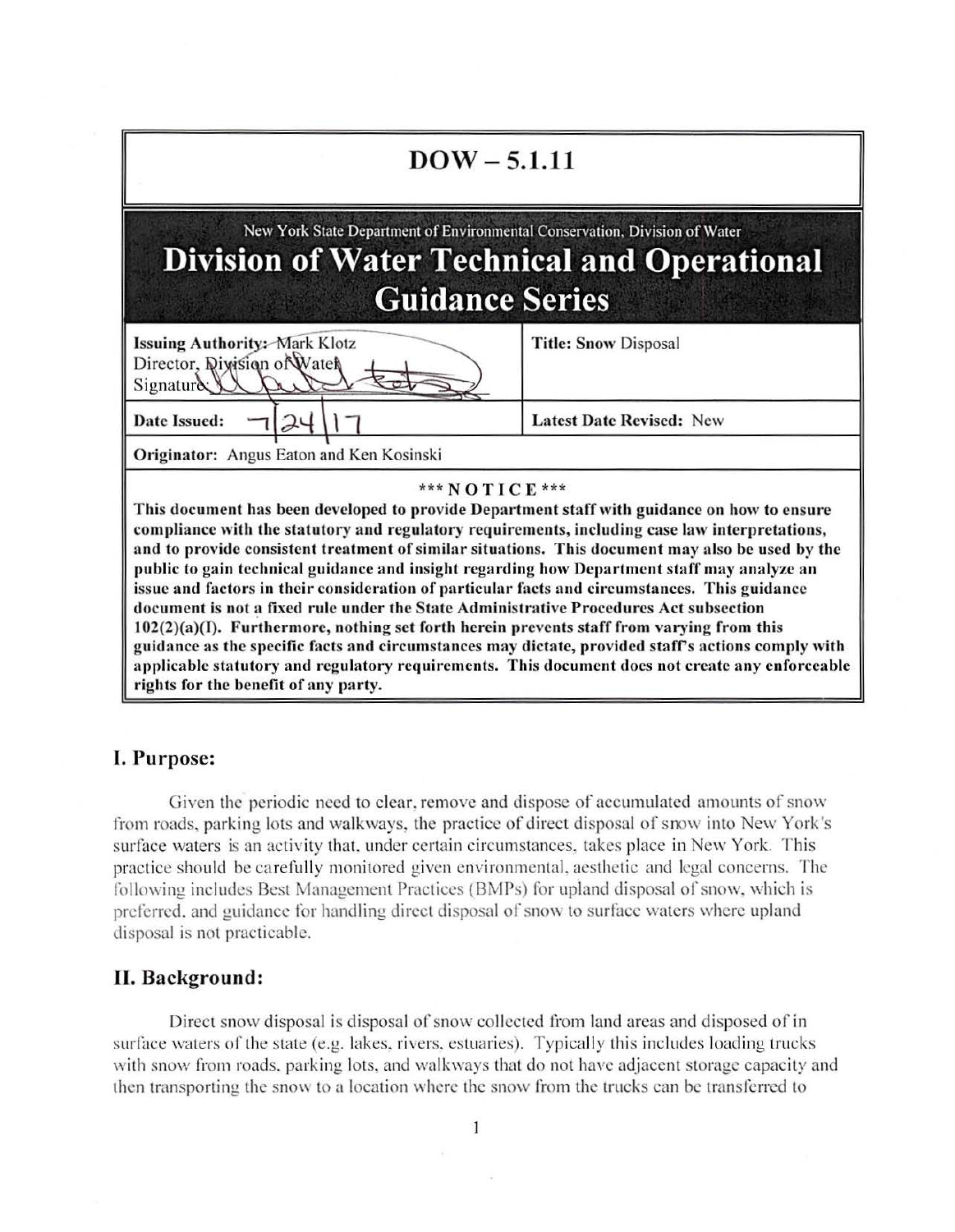surface waters.

Accumulated snow, which is collected and then directly disposed of, may contain a variety of pollutants such as salt and sand; other settleable, suspended and dissolved solids; oil and grease; lead and other trace elements from vehicular traffic and emissions; incidental trash; pathogens from pet waste; and other debris.

Discharge of these materials can be prevented through proper management techniques such as upland disposal or at least minimized through BMPs that address how and where snow is collected and loaded if upland disposal is not an option.

#### **LEGAL**

New York's Environmental Conservation Law (ECL) has two Articles which address this issue - Articles 11 and 17. ECL §17-0501 states that, "[i]t shall be unlawful for any person, directly or indirectly, to throw, drain, run or otherwise discharge into such waters organic or inorganic matter that shall cause or contribute to a condition in contravention of the standards adopted by the department pursuant to section 17-0301. " ECL §11-0503(4) states that, "No earth, soil, refuse or other solid substances, except snow or ice, shall be disposed of in any stream or tributary thereto which is inhabited by trout; nor shall any earth, soil, refuse or other solid substance, except snow or ice, be disposed of on the banks of trout streams or tributaries thereto in such a manner that such solid substance can enter the stream at any stage of water level. Dumps and disposal areas for refuse along the banks of trout streams, or tributaries thereto, shall be operated by the owner or lessee of such an area in such manner that the solid substances deposited thereon shall not enter the stream at any stage of water level."

# **III. Guidance:**

To provide the best protection of the aquatic environment and protect against violation of water quality standards, it is recommended that individuals, municipalities and other persons responsible for conducting snow removal re-evaluate their past and present operations, and develop upland snow disposal alternatives where practicable. If upland disposal areas have been exhausted, and snow must be removed to alleviate safety issues, disposal of snow should be in accordance with the BMPs below under "Direct Snow Disposal".

#### **Upland Disposal Best Management Practices**

Planning for the upland disposal of collected snow will require the identification and advance preparation of a site(s). In determining the size and location(s) of an upland disposal site, the following information should be considered:

A. Estimate, based on long-term weather forecasts, the snow disposal capacity that may be necessary for the season so that an adequate number of upland disposal sites can be selected and prepared.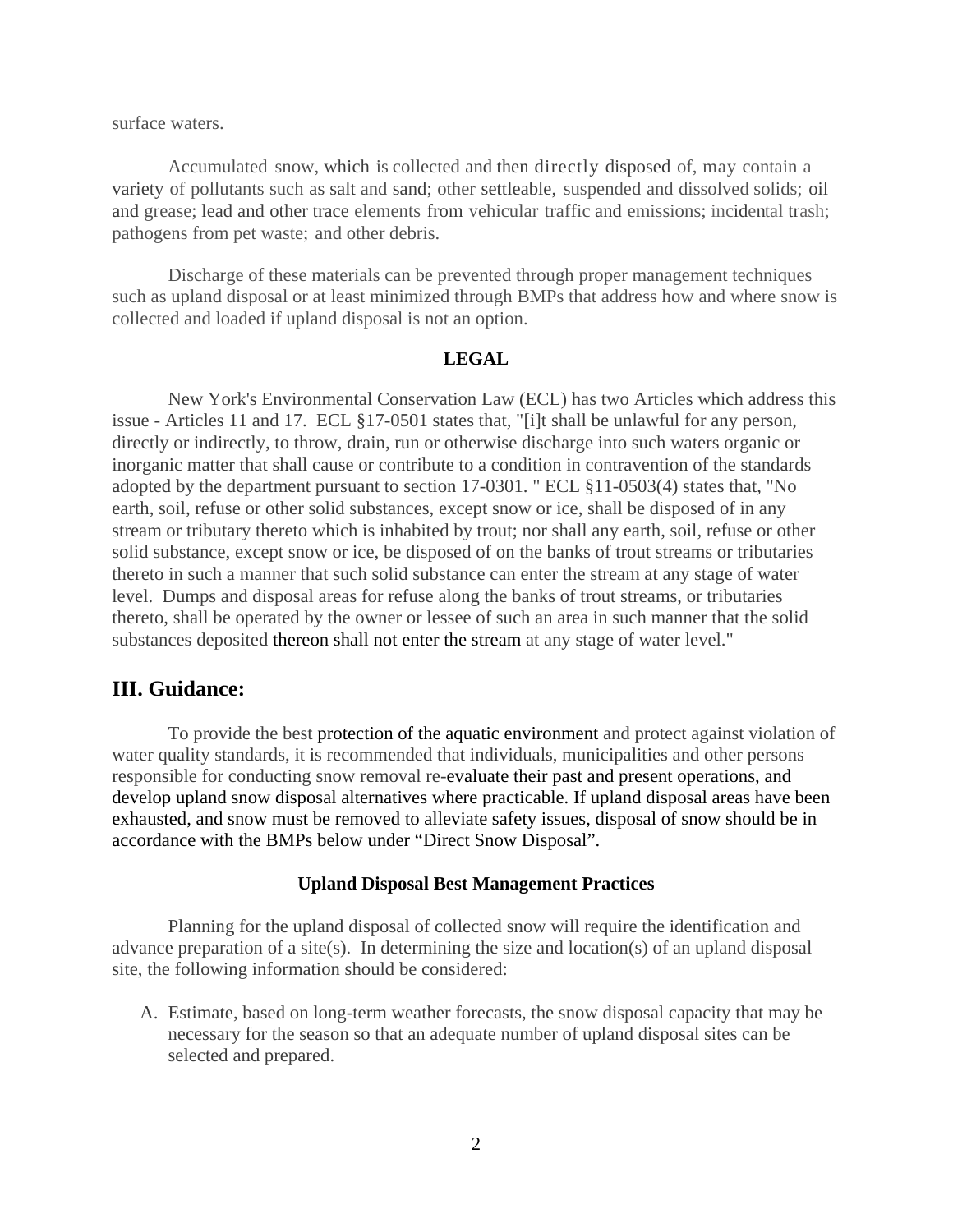- B. Identify sites in upland locations that could potentially be used for snow disposal, such as municipal open space (e.g., parking lots, parks, golf courses). Sites located in upland locations that are not likely to impact sensitive environmental resources should be selected first.
- C. If more storage space is still required, prioritize the sites in upland locations with the least potential for adverse environmental impact using the site selection criteria and GIS mapping for guidance.

Additionally, municipalities should identify areas that are likely to contain "heavily contaminated snow," which cannot be directly disposed of into nearby waterbodies. Heavily contaminated snow is considered to be snow that is collected and removed from locations, such as:

- A. downtown areas or other dense commercial/industrial areas where snow has not been removed for more than 7 days;
- B. areas heavily or frequently sanded or salted
- C. areas of heavy litter and debris; or
- D. areas that have experienced pavement separation and breakage.

 Also, when collecting snow for disposal, municipalities should avoid dumping snow that has a distinct visual appearance of being dirty such as a coat of black or brown, or a distinct visual contrast with fresh snow into waterbodies and target that snow for upland disposal. This snow is more likely to be heavily contaminated

BMPs associated with upland disposal of snow and treatment include:

- A. installation and on-going maintenance of a down gradient sediment/trash barrier (such as a silt fence or a series of staked hay bales);
- B. installation of a coarse gravel berm down gradient of the upland disposal site to disperse flow and trap solids as the pile melts;
- C. establishment and maintenance of vegetation at the disposal site during the growing season;
- D. removal of accumulated trash, debris and sediment incidental to snow removal and disposal from the site before the start of the growing season;
- E. establishment and maintenance of a buffer (minimum recommended distances range from 50 to 100 feet) between disposal site and surface water;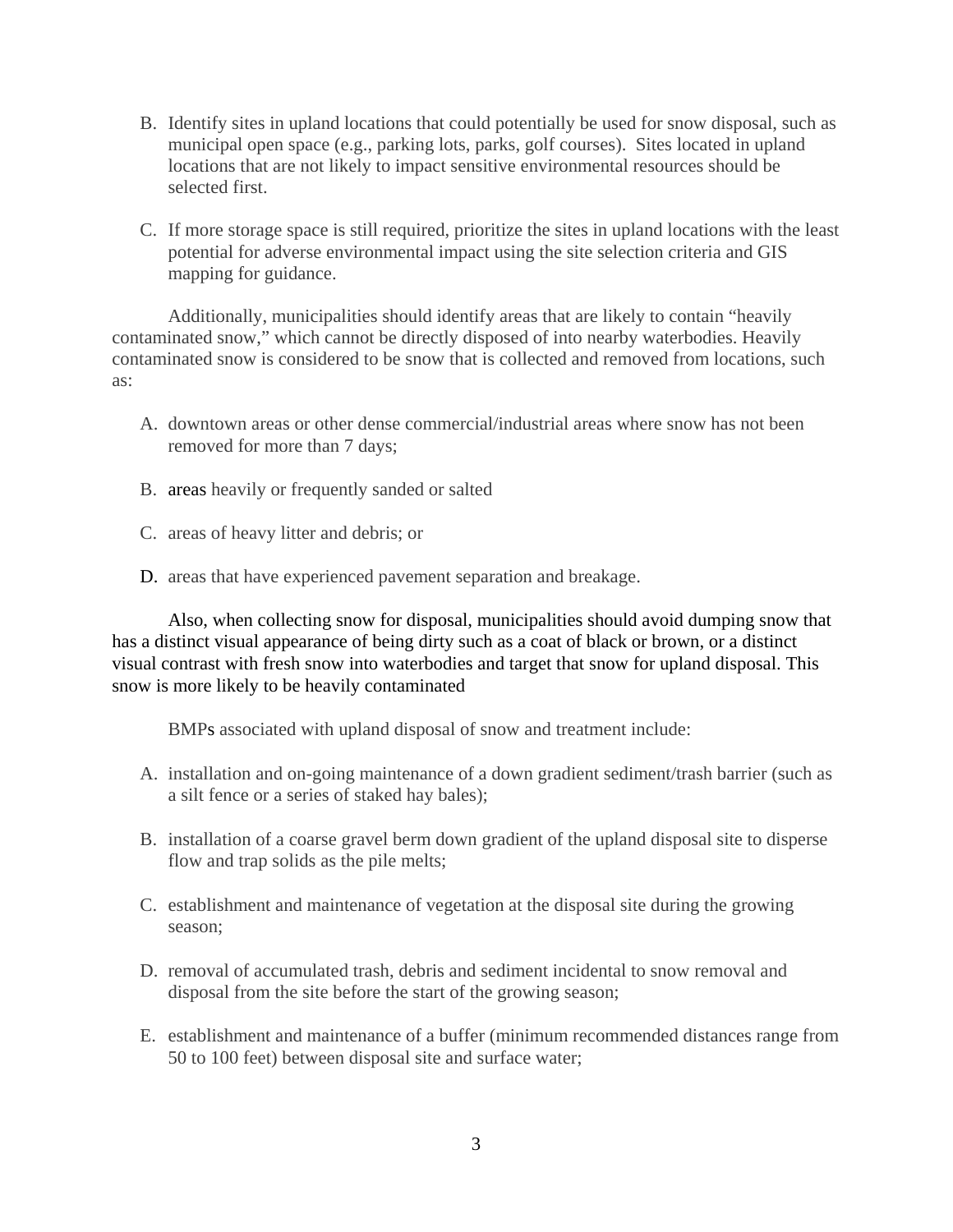- F. avoidance of wellhead protection areas of a public water supply or within 300 feet of a private well<sup>1</sup>;
- G. avoidance of sanitary landfills snow meltwater will create more leachate in landfills, which will require collection and treatment;
- H. avoidance of areas serving as onsite sewage system leachfields; and
- I. while vegetated upland disposal sites are preferred, flat areas such as vacant parking lots may be utilized, if vegetated areas are exhausted and proper controls are employed (e.g. inlet protection for catch basins).

## **Direct Snow Disposal**

 If despite planning, upland disposal sites have been exhausted and snow must be removed to alleviate safety issues, disposal of snow in nearby waterbodies may be appropriate provided the snow is not heavily contaminated as described above and provided the disposal is:

- A. compliant with local ordinances and bylaws (this determination can be made after consultation with appropriate municipal officials);
- B. in surface waters with adequate flow and mixing to prevent ice jams from forming; and
- C. in coastal communities, preference should be given to disposal in salt water if available.

Snow disposal should not occur in the following areas

 $\overline{a}$ 

- A. coastal or freshwater wetlands, eelgrass beds, vegetated shallows, vernal pools, shellfish beds, mudflats, outstanding water resources, or drinking water reservoirs and their tributaries;
- B. where trucks may cause shoreline damage or stream bank damage or erosion;
- C. any waterbody, including rivers, reservoirs, ponds, lakes, wetlands, bays or the ocean where disposal has the reasonable potential to cause water quality impairments (e.g. waterbodies designated as trout and/or trout spawning and waterbodies with downstream drinking water intakes);
- D. any area or waterbody where snow disposal can cause flooding or navigational hazards when it freezes; and
- E. in or near a storm drain catch basins or in stormwater drainage swales or ditches. Snow combined with sand and debris may block a storm drainage system, causing localized flooding. In addition, a high volume of sand, sediment and litter released from melting

<sup>&</sup>lt;sup>1</sup> This is consistent with NYSDOH's Required Minimum Separation Distances to Protect Water Wells From Contamination from chemical storage sites not protected from the elements (e.g., salt and sand/salt storage).